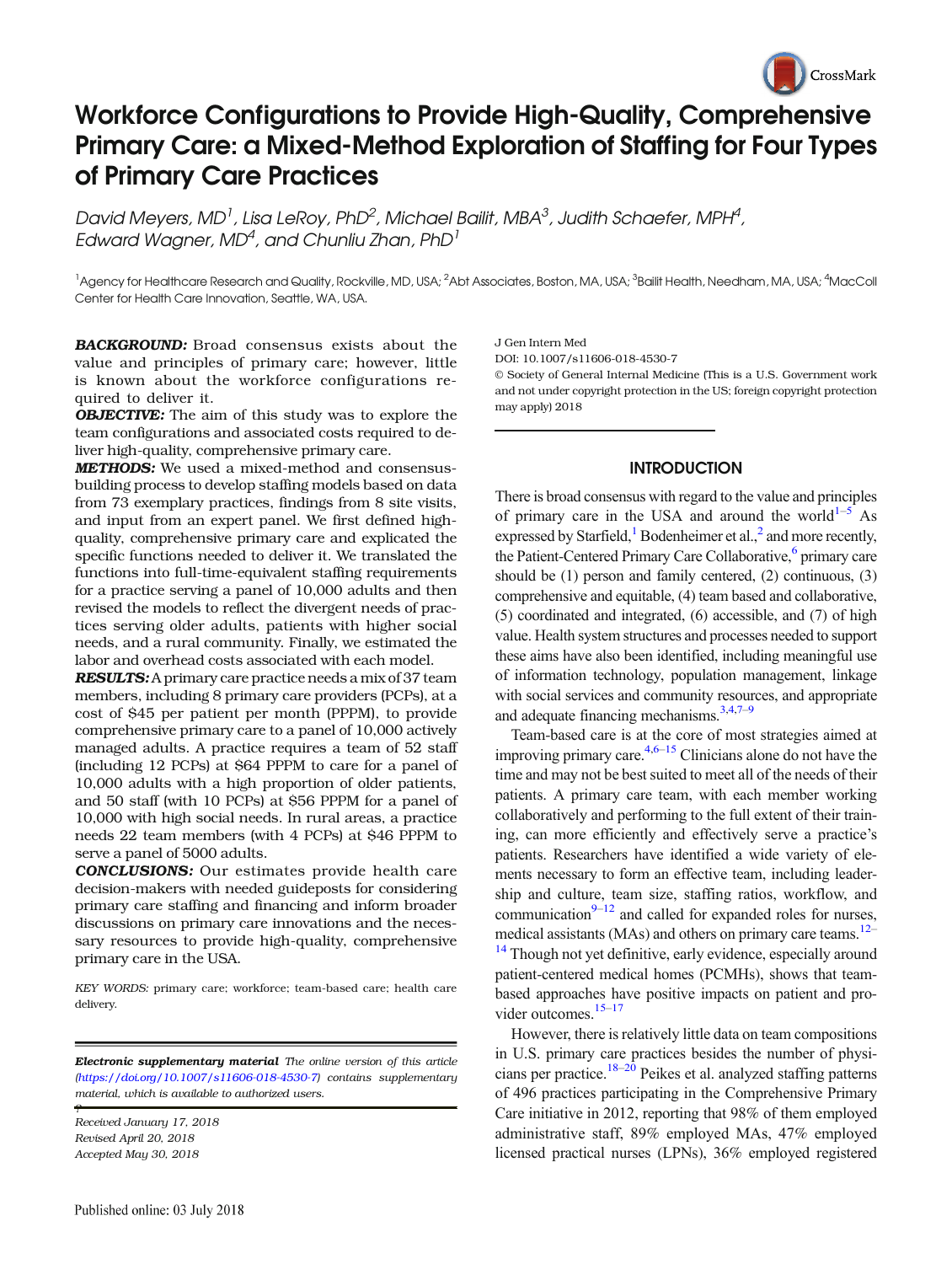nurses (RNs), and 24% employed care managers, with larger practices having more of these professionals. $^{21}$  $^{21}$  $^{21}$  Patel et al. examined staffing requirements for practices transitioning to a PCMH by comparing available staffing data and staffing needs to fulfill PCMH functions, and concluded that, to be a successful PCMH, 4.25 full-time-equivalent (FTE) supporting staff members are needed per FTE physician.<sup>[9](#page-5-0)</sup> No study has attempted to examine optimal workforce configurations in relation to general primary care principles, quality of care, cost of care, or staff experience, due to the lack of data sources to support such examination.

Recognizing this gap and the current lack of empirical data, we combined quantitative and qualitative data with an iterative, deliberative, consensus-building process to develop optimal staffing configurations for four types of hypothetical primary care practices. The resulting workforce models and associated cost estimates are intended to provide reference points for discussion about primary care staffing and inform broader debates on primary care workforce and financing in the USA.

#### **METHODS**

We took a four-step process to develop each workforce configuration (see Online Appendix A for more details). First, we defined high-quality, comprehensive care and created a conceptual framework to guide the staffing modeling. Second, the definitions and framework were used to explicate the specific functions needed in a primary care practice. Third, we used a mix of qualitative and quantitative data, expert input, and a deliberative, consensus building process to translate the functions into the number and type of staff needed to care for a hypothetical patient panel. Fourth, the per-patient-per-month (PPPM) cost was estimated using existing data on labor and overhead costs.

## Data Sources on Practice Staffing **Configurations**

We compiled staffing data for 73 primary care practices participating in five primary care innovation programs: (1) Robert Wood Johnson Foundation's Learning from Effective Ambulatory Practices, $1/1$  (2) American Board of Internal Medicine Foundation's Finding Joy in Primary Care,  $^{16}$  $^{16}$  $^{16}$  (3) Peterson Center's America's Most Valuable Primary Care, (4) University of California at San Francisco Center for Health Professions' Innovative Workforce Models in Health Care, and (5) Agency for Health Research and Quality's Transforming Pri-mary Care grant initiative<sup>[22](#page-5-0)</sup> (see Online Appendix B for staffing statistics from the data). We conducted in-depth case studies of eight practices nominated by national experts, focusing on staffing characteristics related to one or more functions highlighted in the conceptual framework (Online Appendix C).

# Workforce Model Development

After creating the conceptual framework,  $^{23}$  analyzing existing staffing data, and distilling the lessons from visits to eight exemplary practices, $2<sup>4</sup>$  we began our staffing modeling for a practice serving a hypothetical panel of 10,000 actively managed adults. Recognizing the current inconsistencies in defining patient panels,  $8,25,26$  we estimated the practice's workload assuming that its patient panel was reflective of the national distribution of health conditions<sup>[27](#page-5-0)</sup> and every adult had at least one visit per year to the practice. We then estimated the type and number of FTE staff needed to perform each function identified in the conceptual framework. A steering committee composed of 19 national experts in primary care was consulted on the overall methodology, process, data, and intermediate and final estimates (Online Appendix D). Once the "index" model was established, we then modified it to create three additional workforce configurations for practices with patient panels with a higher concentration of older patients and chronic care needs, with higher behavioral health and social needs, and with locations in sparsely populated rural areas (with a smaller panel of 5000). Key characteristics of the four hypothetical patient panels are described in Online Appendix E.

## Workforce Model Costing

We obtained salary data for physicians and other staff types in 2015 dollars from the Bureau of Labor Statistics  $(BLS)^{28}$  and used other sources $29-32$  $29-32$  $29-32$  to estimate salaries for occupations not captured by the BLS. We calculated the median salary for each occupation (shown in Online Appendix  $\overline{F}$ ), adjusted the salary cost by 30% to account for benefits,  $9,33$  multiplied the adjusted salary by FTEs, and aggregated the salaries for all staff types to yield the total labor cost for a practice in a year. To account for differences in labor rates across the USA, costs were estimated based with low (25th percentile in the national distribution), medium, and high (75th percentile) salary rates. We used data from the Medical Group Management Association to estimate general operating and business operating costs for a primary care practice, including but not limited to rent, utilities, supplies, laboratory and phlebotomy personnel, and the non-clinical time of a medical director. $34$  These costs were added to the total labor costs to yield the total costs to run the practice for a year. Finally, total annual costs were divided by 12 months and by the panel size to obtain PPPM costs.

#### RESULTS

#### Primary Care Practice Staffing Configurations

Table [1](#page-2-0) presents the proposed workforce configurations to provide high-quality, comprehensive primary care to four adult populations, listing staffing needs for each of the eight specific primary care practice functions, as well as administrative support and leadership for quality improvement. It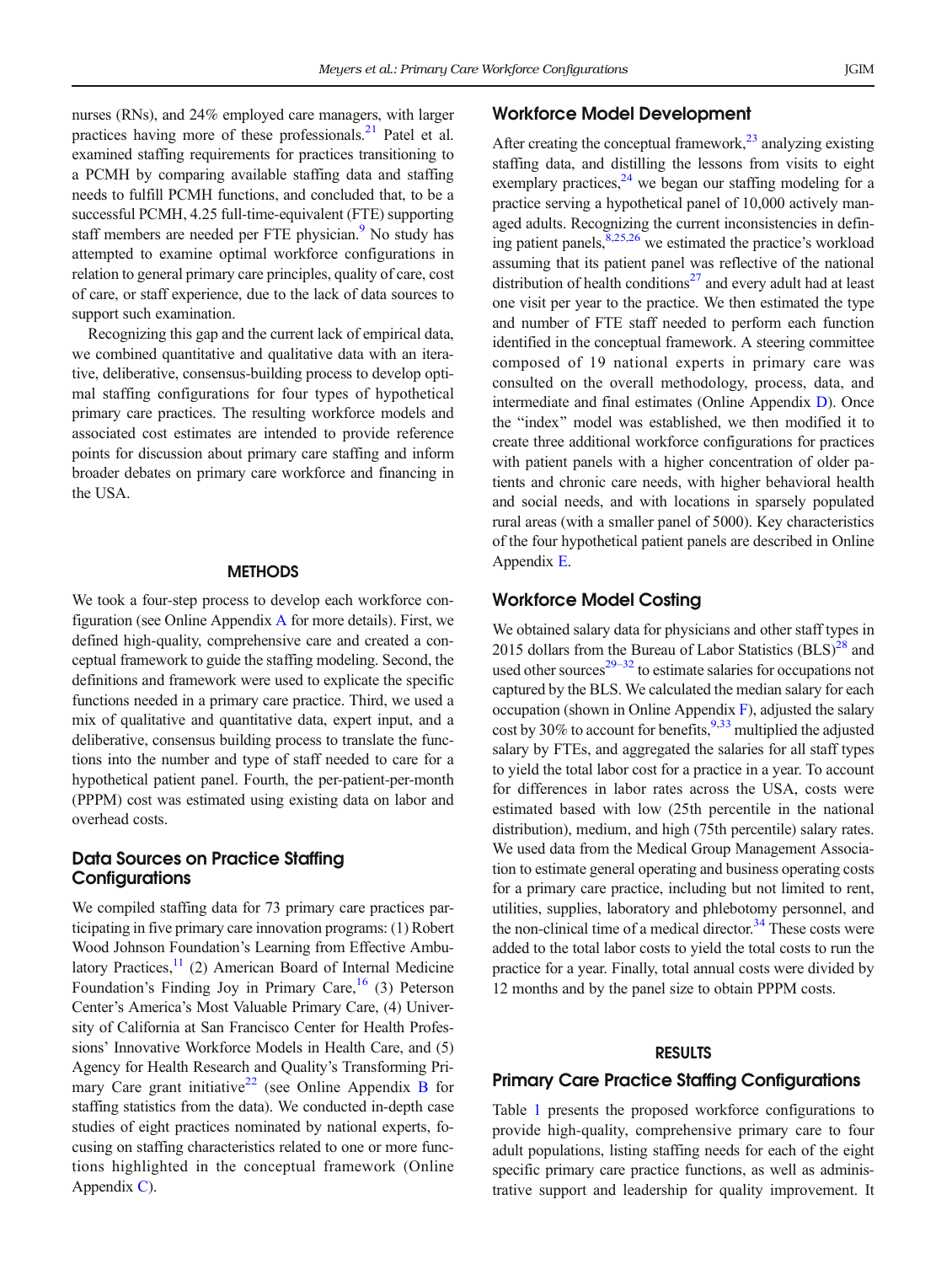<span id="page-2-0"></span>

|                                                                                            | <b>Index model</b>                                   | High geriatric model                                    | High social need model                                         | <b>Rural model</b>                               |
|--------------------------------------------------------------------------------------------|------------------------------------------------------|---------------------------------------------------------|----------------------------------------------------------------|--------------------------------------------------|
| Practice patient panel                                                                     | $10,000$ adults                                      | $10,000$ adults                                         | $10,000$ adults                                                | 5000 Adults                                      |
| <b>Functions</b>                                                                           |                                                      |                                                         |                                                                |                                                  |
| Planned, evidence-based primary care<br>(PCP)                                              | 6.0 MDs/DOs and<br>2.0 NPs/PAs                       | 8.0 MDs/DOs and 4.0<br>NPs/PAs                          | 5.0 MDs/DOs and 5.0 NPs/PAs                                    | $2.0$ MDs/DOs and<br>$2.0$ NPs/PAs               |
| Planned, evidence-based primary care<br>(RN/LPN/LVN)                                       | 1.0 RN and 0.5<br>LPN/LVN                            | 1.5 RN                                                  | 2.5 RNs                                                        | 1.0 LPN/LVN                                      |
| Planned, evidence-based primary care<br>(MA/LPN/LVN)                                       | 9.0 MAs                                              | $12.0$ MAs                                              | $10.0$ MAs                                                     | $6.0$ MAs                                        |
| Complex care/transition management                                                         | 2.5 RNs                                              | 3.5 RNs                                                 | 3.0 RNs                                                        | 1.5 RN                                           |
| Behavioral health integration                                                              | 1.5 LCSW and 1.0<br>MS-level therapist               | 3.0 LCSWs                                               | 2.0 LCSW, 1.0 psychologist,<br>and 1.0 substance use counselor | 1.75 LCSW                                        |
| Medication management                                                                      | 1.0 pharmacist                                       | 1.0 pharmacist and 1.0<br>pharmacy assistant            | 1.0 pharmacist and 1.0<br>pharmacy assistant                   | $0.5$ pharmacist                                 |
| Care coordination/referral manage-<br>ment                                                 | 1.0 MA and 1.0<br>layperson                          | 2.0 MAs, 1.0 layperson,<br>and 1.0 patient navigator    | 2.0 MA and laypersons and 2.0<br>patient navigators            | 1.0 MA/layperson                                 |
| Self-management support<br>Community linkages                                              | 1.0 MA and 0.5 RN<br>*                               | 1.5 RN and 1.0 MA<br>$\ast$                             | 1.0 RN and 1.0 MA<br>2.0 CHWs                                  | 1.0 MA/layperson<br>1.0 CHW                      |
| Population management                                                                      | $0.5$ RN                                             | $0.5$ RN                                                | $0.5$ RN                                                       | $0.3$ RN                                         |
| Front desk administration—reception,                                                       | 8.0 clerks                                           | $11.0$ clerks                                           | $10.0$ clerks                                                  | 4.0 clerks                                       |
| intake                                                                                     |                                                      |                                                         |                                                                |                                                  |
| Quality improvement (leadership)<br>Total FTEs per year<br>Individual PCP actively managed | $0.3 \text{ MD/DO}$<br>36.8 FTEs<br>MD/DO, 1333; NP/ | $0.3 \text{ MD}$ /DO<br>52.3 FTEs<br>MD/DO, 900; NP/PA, | $0.3 \text{ MD}$<br>50.3 FTEs<br>MD/DO, 1100; NP/PA, 900       | $0.2 \text{ MD/DO}$<br>22.3 FTEs<br>MD/DO, 1400; |
| adult patients                                                                             | PA, 1000                                             | 700                                                     |                                                                | NP/PA, 1110                                      |

Table 1 Primary Care Team Configurations to Provide High-Quality, Comprehensive Primary Care

PCP primary care provider, MD medical doctor, DO doctor of osteopathic medicine, NP nurse practitioner, PA physician assistant, RN registered nurse, LPN licensed practical nurse, LVP licensed vocational nurse, MA medical assistant, LCSW licensed community social worker, FTE full-time-equivalent \*This function is performed by other staff in the model

should be noted that many staff member types (i.e., RN, MA, social worker) provide more than one essential function, and there are multiple ways an individual practice might fulfill the required functions. For example, the 0.5 RN FTE for population health management in the index model could be met wholly by a single nurse who also provides complex care management, or divided between two nurses who each also provides direct care and supervises MAs, or solely by a parttime nurse. The models recognize that team members may perform multiple functions while highlighting that it is critical to account for the staffing to accomplish each function, rather than focusing exclusively on team role. We highlight the salient points about each model below.

The Index Model. To provide high-quality, comprehensive primary care to 10,000 actively managed adults, a primary care practice would need about 37 staff members, including eight primary care professionals (PCPs) (i.e., six physicians and two NPs or PAs). These PCPs would be supported in providing clinical care by 1.5 team nurses and 9 MAs. The team would also include 2.5 RNs providing complex care management for patients with multiple chronic conditions and those newly diagnosed with serious acute or chronic illnesses. In this model, two behavioral health specialists offer scheduled appointments but primarily see patients at the PCPs' request before, during, or after visits on a flexible basis. They offer brief assessments and interventions for patients with mental health, substance use, or behavioral health problems. One pharmacist provides medication therapy management, especially to those with multiple medications or new prescriptions. Referral management is performed by a MA and

a trained lay person. While all direct care staff members are trained in self-management support techniques such as motivational interviewing, additional 1 MA and 0.5 RN are dedicated to this function.

High Geriatric Model. To manage 10,000 adults with a high percentage of older patients and those with multiple chronic conditions, a practice would need 52 staff members, including 12 PCPs. In comparison to the index model, the team needs more staff devoted to complex care management (3.5 versus 2.5 RNs), medication management (2.0 versus 1.0 pharmacy staff), and self-management support (2.5 versus 1.5 staff). Additional non-clinical staff would help with care coordination and the increased administrative needs of complex patients.

High Social Need Model. The model requires 50 staff members, including 10 PCPs. More behavioral health specialists  $(4.0 \text{ versus } 1.5 \text{ for the index model})$  are needed, including a psychologist and substance use counselor. Two pharmacy staff (versus 1.0 in the index model) manage physical and behavioral health medications. Similar to the high geriatric model, 4.0 care coordinators are needed. In addition, 2.0 community health workers are needed to link patients with community resources (housing, social support, transportation, etc.) and perform outreach.

**Rural Model.** The patient panel of 5000 adults reflects the lower population density of a rural area. Despite the smaller patient panel, the model requires 22 staff members, including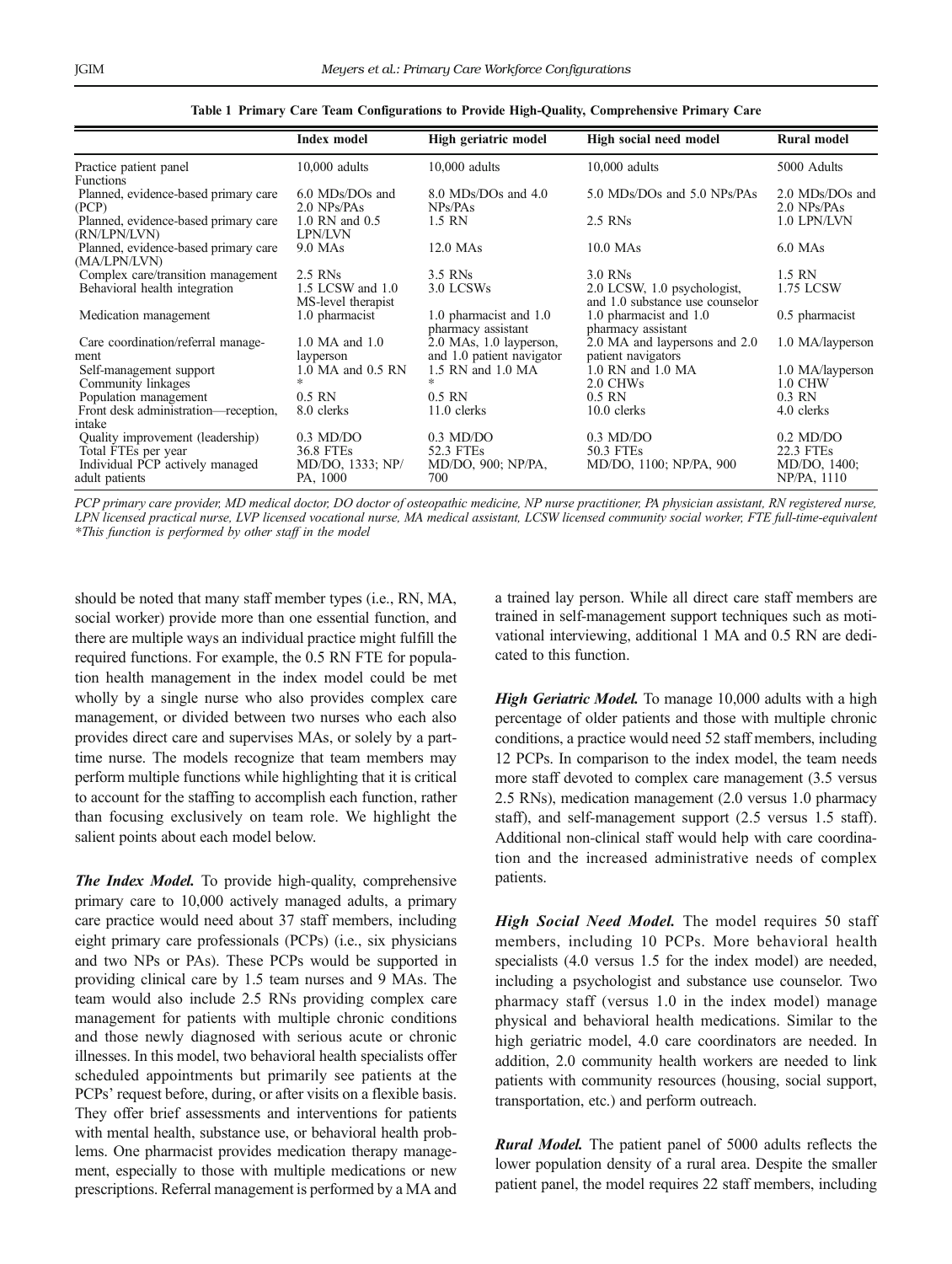4 PCPs, to meet the increased needs for care coordination and self-management support given more limited health and social services in rural communities. Additionally, one community health worker is added to conduct outreach to isolated patients and to maintain relationships with dispersed community resources. Recognizing the challenges of physician recruitment and retention in rural areas, this model utilizes equal numbers of physicians and NPs/PAs.

# Costs Associated with Workforce **Configurations**

Table 2 presents the estimated labor and overhead costs associated with different configurations. The median PPPM costs range from \$45 for the index model to \$64 for the high geriatric model. The PPPM estimates calculated based on low, median, and high salary rates are presented in more details in Online Appendix G.

#### **DISCUSSION**

In this study, we evaluated the staffing configurations and associated costs for four hypothetical primary care practices. Our results appear to be consistent with the only comparable previous findings by Patel et al. $9$  who determined that at a fully functional PCMH, a FTE physician needed 4.25 FTE supporting staff members as compared to a ratio of 3.6 FTE supporting team members in our index model and 4.0 FTE supporting team members in our high geriatric or social needs model. We have gone beyond the staffing ratio to configure the entire primary care team capable of providing comprehensive, high-quality primary care to a practice's patient panel. While the models are presented as serving 10,000 active patients (5000 in the rural model), they are intended to be scalable. Scaling the models downward to practices with three or fewer clinicians demonstrates a current real-world challenge of smaller primary care practices—it can be difficult to secure part-time services of skilled team members such as pharmacists and behavioral health counselors. Potential solutions include forming groups with other small primary care practices to share services and contracting with community-based organizations.

Our goal with this study is to spur and inform conversation about the appropriate level of staffing and revenue needed for a practice to provide high-quality, comprehensive primary care in the USA. These models are not numerically precise and are not designed to dictate staffing standards. An individual practice in considering its own staffing composition will need to consider numerous external and internal factors, including the local availability of health care workers and the specific skills and preferences of the practice's individual team members. Our estimates should be viewed, both in terms of their implications and limitations, in light of some key factors, discussed below.

## Comprehensive Care

Primary care practices in the USA have limited the comprehensiveness of care they provide over the past decades, partially, if not entirely, driven by the incentives from the fee-for-service payment system[.4](#page-5-0) With reimbursements linked to face-to-face visits by primary care physicians(sometimes also including visits with NPs or PAs), primary care practices have become efficient in increasing the volume of office visits, often through increasing reliance on referrals to support the diagnosis and management of individual problems. This greatly increases the fragmentation of each individual patient's care. The models presented here are built to allow a primary care practice to address the large majority of the needs of its patient panel. This more comprehensive approach includes both returning the breadth of care provided by primary care practices and the depth. It continues to recognize the appropriate use of sub-specialist services necessary to provide high-quality care, while allowing primary care practices to utilize sub-specialists as consultants rather than managers of care. These models also recognize that patient-centered primary care requires the team to provide care coordination and linkage to community resources, health education and self-management support, and care for common behavioral health needs, including both support for behavior change such as smoking cessation and care for basic mental health conditions including depression and anxiety.

#### Panel Size

The average primary care practice in the USA today utilizes a smaller team of professionals to care for a larger group of patients than recommended by these models.<sup>[18,19](#page-5-0),[35,36](#page-5-0)</sup> While commonly cited patient panel sizes are likely over-estimates

Table 2 Median Costs Associated with Four Types of Staff Configurations, in 2015 Dollars

| Model                                                                                                                                                             | Index model                                                       | High geriatric model                                              | High social need model                                            | <b>Rural model</b>                                             |
|-------------------------------------------------------------------------------------------------------------------------------------------------------------------|-------------------------------------------------------------------|-------------------------------------------------------------------|-------------------------------------------------------------------|----------------------------------------------------------------|
| Total staffing cost per year*<br>General operating cost per year"<br>Business operating cost per year"<br>Total cost per year<br>Total cost per patient per month | \$3,411,000<br>\$1,767,000<br>\$188,000<br>\$5,366,000<br>\$45.00 | \$4,795,000<br>\$2,651,000<br>\$282,000<br>\$7,728,000<br>\$64.00 | \$4,217,000<br>\$2,209,000<br>\$235,000<br>\$6,661,000<br>\$56.00 | \$1,773,000<br>\$884,000<br>\$94,000<br>\$2,751,000<br>\$46.00 |

\*Median salary for each staff type calculated based on the salary dat[a f](#page-5-0)rom the Bureau of Labor Statistics<sup>[28](#page-5-0)</sup> and multiple other sources<sup>29–[32](#page-5-0)</sup> *ALLACTER CREATING STATE CONSUMER STATE CREATING STATE*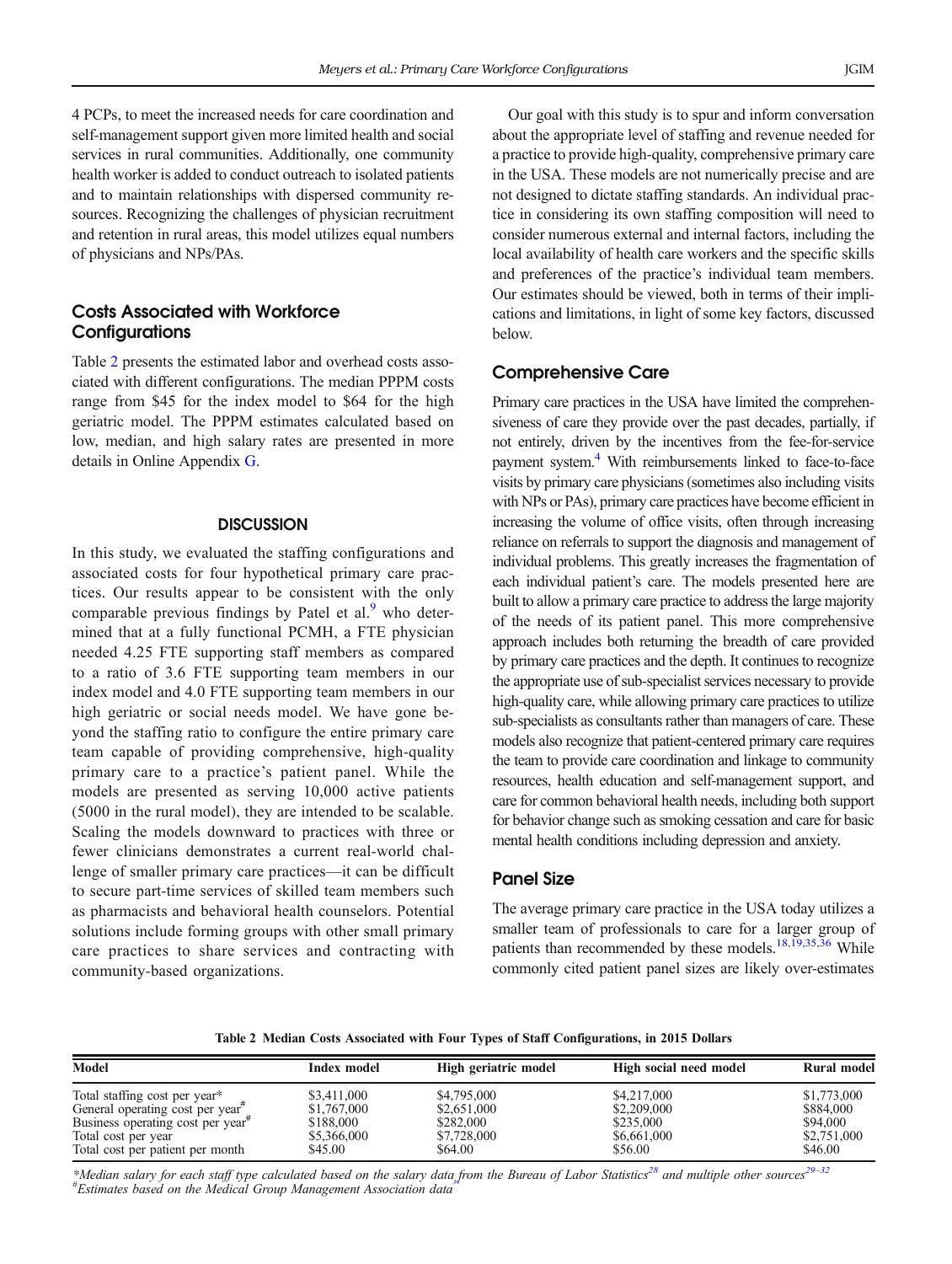due to inclusion of patients who are not seen by the practice and who are seen by multiple practices,  $8,25,26,36$  the models presented here propose that in order to provide high-quality, comprehensive primary care, panel sizes need to be smaller and primary care teams larger and more diverse. Our index model, which proposes a patient panel for a primary care physician at 1333, is consistent with the recommendations of Altschuler et al. $37$  and the findings of Peikes et al. which found that 65.3% of the practices participated in the Comprehensive Primary Care initiative had a physician panel size below 1500 patients.<sup>21</sup>

Not surprisingly, larger teams providing comprehensive care for smaller numbers of patients cost more. The estimated costs of our index model practice of \$45 PPPM is higher than what most health insurers currently pay for primary care services.<sup>38</sup> Payers will need to financially support primary care practices if they are to sustainably maintain smaller panel sizes and comprehensive teams. However, providing high-quality, comprehensive primary care by expanded teams has the potential not only to improve patient health and experience but also to substantially offset expenditures in other parts of the larger health care system.<sup>[15,17](#page-5-0)</sup>

## Cost, Financing, and Payment for Primary Care

The US spent \$9990 per capita for health care in 2015,<sup>39</sup> and the portion of this spent on primary care was unclear. Goroll et al. estimated that primary care patient visits accounted for 6–7% of total health care spending for Medicare beneficiaries in 2007, and suggested that this percentage might be lower for the rest of the population[.33](#page-5-0) Bailit et al. estimated that primary care spending accounted for 7.7% total spending in preferred provider organizations plans and 8.6% for Health Maintenance Organizations in 2014.<sup>40</sup> If one considers that  $7\%$  of \$9990 per capita per year is spent on primary care (i.e., \$58 PPPM), our estimates suggest that comprehensive primary care delivery is feasible without requiring substantial additional spending at the national level.

However, substantial changes in the payment system are needed. The visit-based, fee-for-service payment system does not incentivize the delivery of team-based, comprehensive primary care. To implement team configurations aimed at providing comprehensive primary care, the payment system must reward care coordination, outreach services, and population management.<sup>[41](#page-5-0)</sup>

## The Future Primary Care Workforce

Our models may also inform national discussions on broader primary care workforce issues. Many researchers have expressed concerns and proposed various solutions to the primary care workforce shortages in the USA.<sup>14,42–[46](#page-5-0)</sup> Our workforce models may provide fresh reference points with which to study the global demand and supply for PCPs and other health care professionals. For example, our estimates could be extrapolated to calculate the needed supply of MAs or RNs in order to provide high-quality, comprehensive primary care in the USA.

#### **Limitations**

There are important limitations in our methods. Foremost, our study is not based on empirical data; no data exist that allow identification of high-performing primary care practices and their respective team configurations. For this reason, we could not include confidence intervals for our staffing estimates. In addition, we had to make many assumptions on patient panel sizes and characteristics, many of which are debatable. The models do not account for the costs associated with transforming towards this model, including recruitment and training, which can be expected to be substantial. The models also do not account for primary care teams delivering care to hospitalized patients or patients in nursing homes. Future work should consider primary care workforce models that include different assumptions such as smaller practice sizes as well as the care of children, validate the models against real-world data, and explore approaches to achieving the ideal staffing configurations.

## **CONCLUSION**

Our study explored staffing configurations and associated costs for primary care practices to provide high-quality, comprehensive care for four adult patient panels. While not numerically precise, our estimates can serve as guideposts on optimal primary care practice staffing and inform discussions on larger primary care issues such as primary care workforce planning and financing in the USA.

Acknowledgements: The authors would like to acknowledge the valuable contributions of all participating primary care practices who contributed staffing data, expert panel members who offered critical input in the model development process, and Robert McNellis, Janice Genevro, Theodore Ganiats, and Richard Ricciardi of the Agency for Healthcare Research and Quality (AHRQ) for their valuable comments. Special thanks also to MaryJoan Ladden and the Robert Wood Johnson Foundation for providing access to data and insights from the Learning from Effective Ambulatory Practices project.

Corresponding Author: David Meyers, MD; Agency for Healthcare Research and Quality, Rockville, MD, USA (e-mail: David. Meyers@ahrq.hhs.gov).

Funders This manuscript is based on the research conducted by researchers at the Agency for Healthcare Research and Quality (AHRQ) and Abt Associates in partnership with the MacColl Center for Health Care Innovation and Bailit Health, LLC, under an AHRQ contract (Contract Nos. 290-2010-00004-I/290-32009-T). The findings and conclusions in this document are those of the authors, who are responsible for its contents; the findings and conclusions do not necessarily represent the views of AHRQ or the U.S. Department of Health and Human Services.

#### Compliance with Ethical Standards:

Prior Presentations: This work was previous presented partially at the Academy Health Research Meeting in Boston, Massachusetts, on June 2016; at the American Public Health Association meeting in Denver, Coronado, on November 1, 2016; and at the Academy Health Research Meeting in New Orleans, Louisiana, on June 25, 2017.